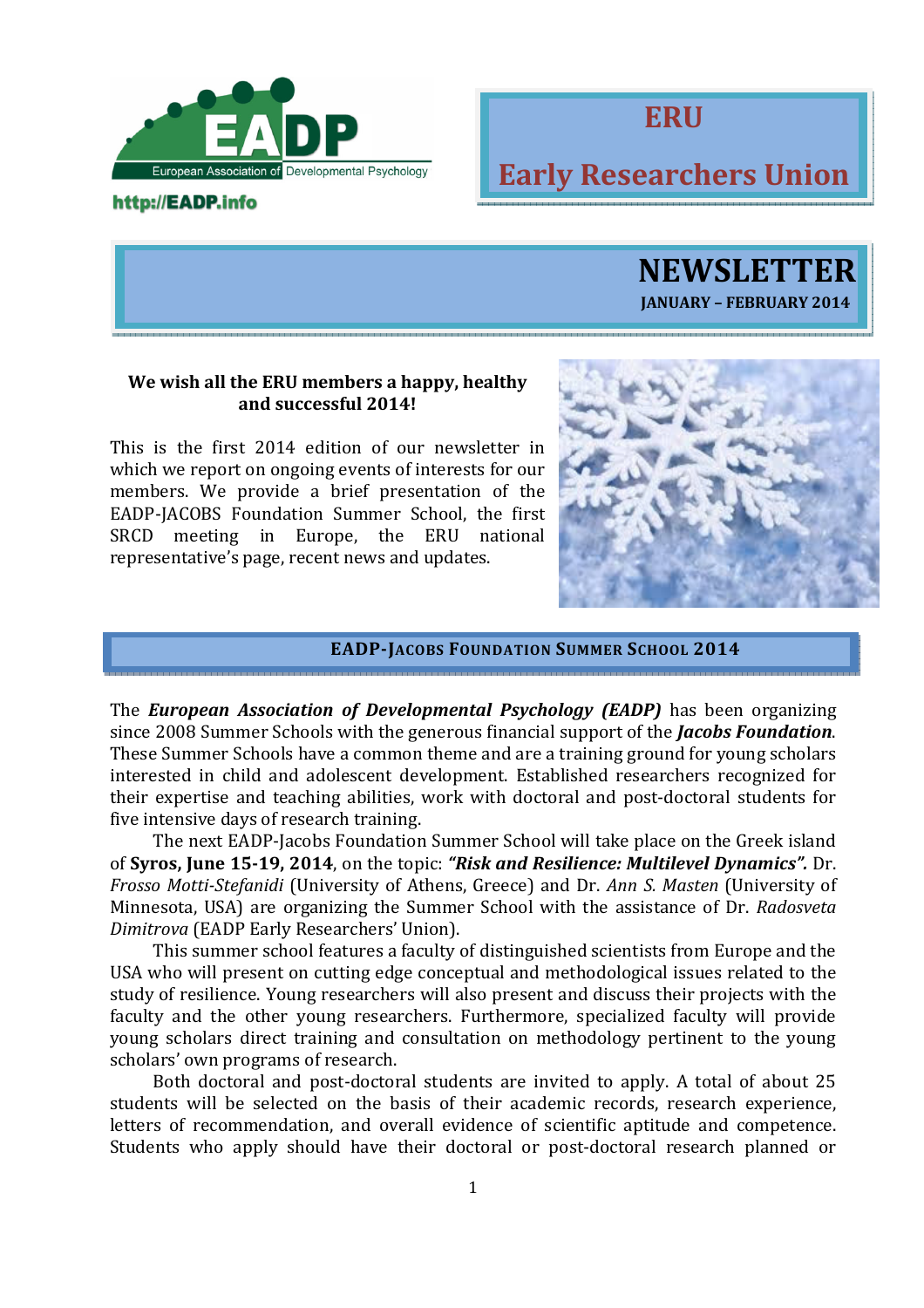underway, but not completed. Preference is given to students who are mid-way in their research, so that they can benefit from the critiques given during the school, or post-docs who plan to do research on the topic or related areas in their future work. Students' work may be conducted in the risk and resilience tradition, or it may focus more generally on positive youth development, or on a risk approach to individual differences in adaptation and psychopathology.

Students will receive a fellowship of a total of 600  $\epsilon$  to cover their expenses (travel, accommodation, meals). This fellowship will be paid from a grant that Jacobs Foundation is offering to EADP. Students will receive the fellowship during the summer school. In addition, participants are invited to the welcome and farewell dinners. There is no registration fee for attending the summer school.

## HOW DO YOU APPLY?

Send the following documents in English, saved as Word (.doc) or Adobe Acrobat (.pdf) files.

- 1. Your curriculum vitae (labeled yourname.cv)
- 2. A short description of your dissertation topic and progress so far (1-2 pages double spaced), (labeled yourname.dissertation)
- 3. A recommendation letter from your supervisor (labeled yourname.recommend).

Send the files, by email, to professor Frosso Motti-Stefanidi, frmotti@psych.uoa.gr Applications must be received by February 10, 2014. All applications received by that date will be evaluated by the Summer School Committee, with notifications e-mailed by March 11th, 2014.

## THE FIRST SRCD MEETING IN EUROPE

Mark your calendars for the first SRCD meeting in Europe! Plan on joining as we explore the important topic of Positive Youth Developments (PYD) with distinguished invited speakers.

 The Society for Research in Child Development organizes the first meeting in Europe in October 23 – 25, 2014 Prague, Czech Republic. The Special Topic Meeting entitled Positive Youth Development (PYD) in the Context of the Global Recession is organized by our EADP President Frosso Motti-Stefanidi (University of Athens, Greece), Silvia Koller (Universidade Federal do Rio, Brazil) and Anne Petersen (University of Michigan, USA).

 This conference will include around 12 globally distinguished experts on the topic. Paper and Poster Symposia as well as individual posters and papers may be submitted. There will be many opportunities for interaction and discussion among participants during the conference. The goals are: a) to examine the effects of the recession on youth's current and long term positive adaptation, and to identify processes that may help youth adapt well and even transform this situation into an opportunity; b) to explore different approaches and interventions that promote personal and social assets, which allow young people to move successfully from adolescence into competent adulthood; c) to identify the most effective research designs and data analytic methods for studying PYD in the context of economic constraints as well as existing databases that can shed light on these questions.

 You are invited to submit Paper/Poster Symposium and/or Individual paper/poster presentation by the Submission Deadline: March 26, 2014 8:00 PM EST. For details and submission procedure go to

http://www.srcd.org/meetings/2014-special-topic-meetings/3-positive-youthdevelopment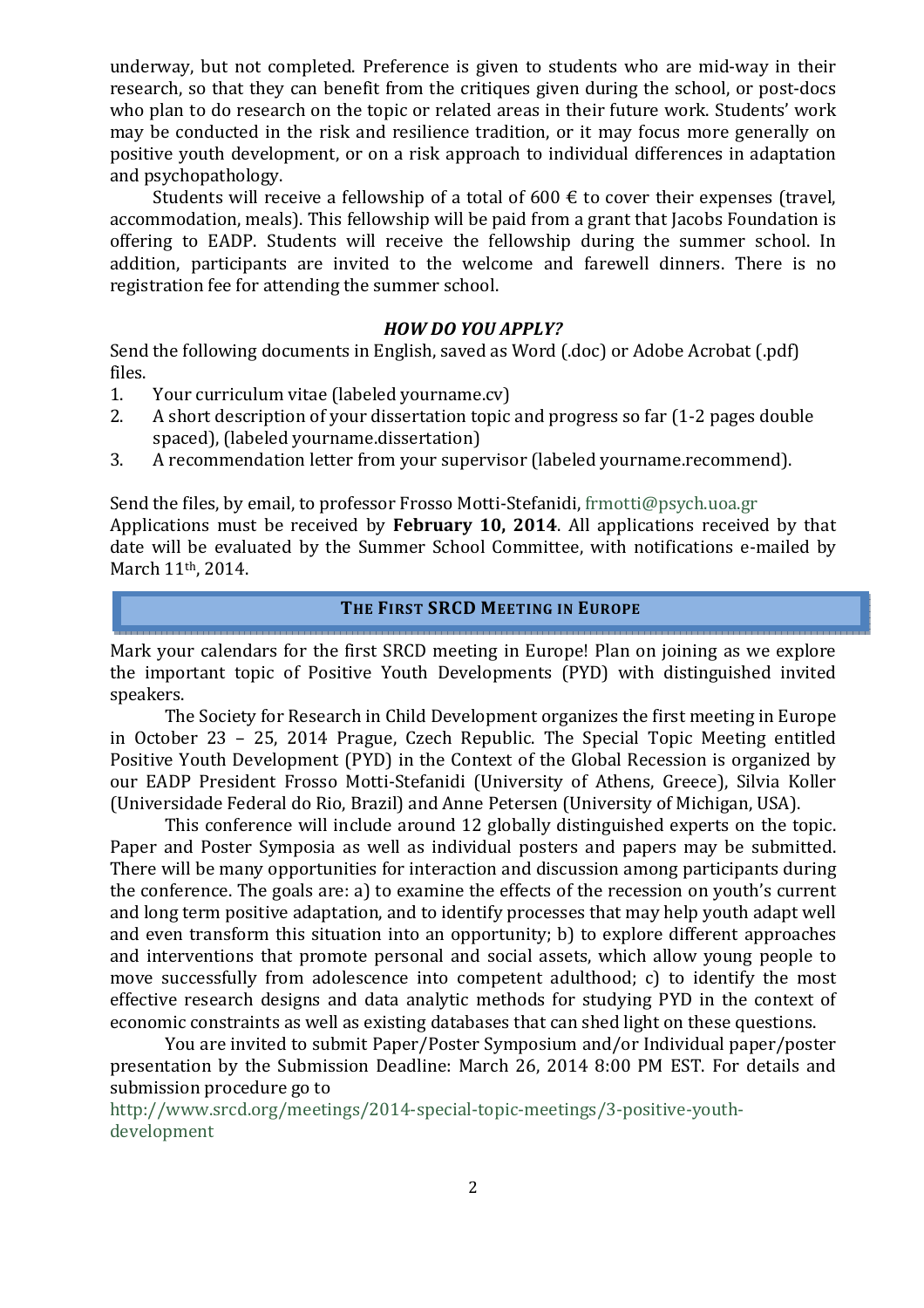We also encourage ERU members to apply/attend as the ERU President is planning to propose interactive meetings for young scholars and established senior researchers. The idea is to provide a venue for young researchers in Europe to discuss their professional development such as network opportunities, career development and publishing. We will inform you further on this initiative in our next newsletter.

 If you plan to submit a paper/poster, contact us (Arzu or Radosveta) as there may be ERU members interested in organizing poster/paper symposium on a give topic.

## EJDP CALL FOR PAPERS

The European Journal of Developmental Psychology (EJDP) published a Special Issue Call For Papers entitled Romantic and sexual developments in adolescence and young adulthood: The role of parents, peers and partners. Guest Editors are Daphne van de Bongardt, Rongqin Yu, Maja Deković (Utrecht University, The Netherlands) and Wim Meeus (Utrecht University and Tilburg University, The Netherlands. Goals of this issue is to pursue a discussion on:

 1. How are interactive processes in the social domains of parents (e.g., parenting processes), peers (e.g., peer relations), and romantic partners (e.g., partner interactions) associated with romantic and sexual developments in adolescence and young adulthood?

 2. To which extent are interactive processes in different social domains and romantic and sexual developments bi-directionally associated over-time?

 3. How do different social domains compare to one another, or even interact with each other, in their associations with romantic and sexual developments?

 Original empirical contributions addressing any of these topics are invited. In keeping with the usual guidelines for the journal, contributions should focus on developmental perspectives. Before submitting a completed manuscript, please submit a 350-word abstract before March 1st, 2014 to Daphne van de Bongardt at D.vandeBongardt@uu.nl

 The abstracts will be reviewed by the guest editors within 4 weeks of this deadline. Authors of accepted abstracts will be invited to submit complete papers by **September 1st**, 2014. Decisions about principle acceptance of articles will be made within 8 weeks of the second deadline. Papers will be subjected to full double-blind peer reviewing, and should adhere to the journal's regular requirements for submission. Manuscripts should be no longer than 5000 words. This word limit includes main text and references, but excludes the title page, the abstract (which should not exceed 150 words), and table and figure text.

 For full instructions on submissions including journal style and layout, please visit the journal's website: www.tandofline.com/pedp and go to the "Instructions for Authors" page.

 For further information, or if you have any questions on whether your work is in line with the proposed special issue, please contact one of the following two guest editors: Daphne van de Bongardt at D.vandeBongardt@uu.nl and Rongqin Yu at R.Yu@uu.nl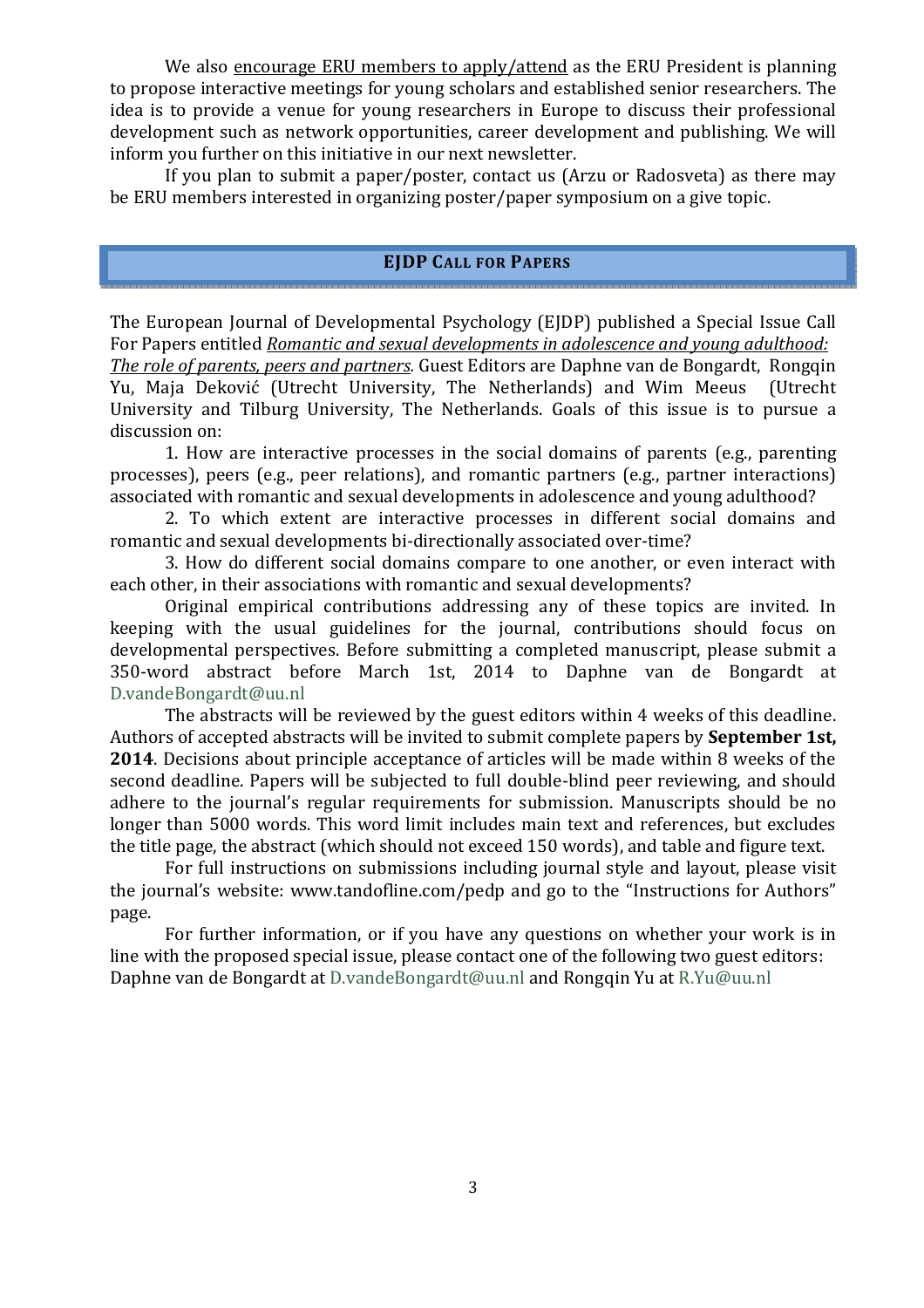#### NATIONAL REPRESENTATIVES PAGE

- $\triangleright$  The first ERU meeting to discuss valorization activities was held on December 16<sup>th</sup>. The meeting was chaired by Maja Schachner and all national representatives were invited to join. The purpose of the meeting was to discuss ideas on how we could reach out to a broader (non-)scientific audience in a local context with the aims of (a) promoting ERU activities and initiatives, and (b) disseminating information about local research projects, findings and implications. We exchanged ideas on potential activities and how this could or should be done involving local actors as well as the ERU board and EADP board where needed. We had a very fruitful discussion and hope that more meetings and great initiatives will follow.
- $\triangleright$  Many thanks to our representatives for their efforts to spread the word about ERU in their countries! Justyna (Poland) http://www.nauka.gov.pl/polska-nauka/polkaw-stowarzyszeniu-psychologii-rozwojowej.html, Fitim (Kosovo) and Marianna (Italy) http://www.slomedia.it/sodelovalno-raziskovanje-eru-writing-event-2013. The articles will be soon published on the EADP/ERU website.
- ERU is very pleased to welcome Sevgi Bayram Özdemir (Sweden), Renata Garckija (Lithuania), Dominic Sagoe (Norway) and Zsuzsanna Pinczés-Pressing (Hungary) who will be national representatives for their countries. Their short bio and research interests are presented below.

## Sweden - Sevgi Bayram Özdemir



Sevgi is a postdoctoral researcher at the Center for Developmental Research at Örebro University in Sweden. She completed my undergraduate training at Hacettepe University, Turkey, and received my doctoral degree in Applied Developmental Psychology at the University of Maryland, Baltimore County, USA. Her research interests revolve around issues encompassing family, social, and cultural influences on child and adolescent emotional, social, and behavioral development. She has two lines of research within this broad research theme. Her first line of research focuses on identifying risk and protective factors within family, peer, and school settings towards the adjustment of children in immigrant and minority families. Her second line of research focuses on understanding the behavioral and motivational characteristics of socially withdrawn children across different cultures, and their implications for the adjustment of children developing in cultures with different values regarding assertiveness versus social cohesion and interdependence.

E-mail: sevgi.bayram-ozdemir@oru.se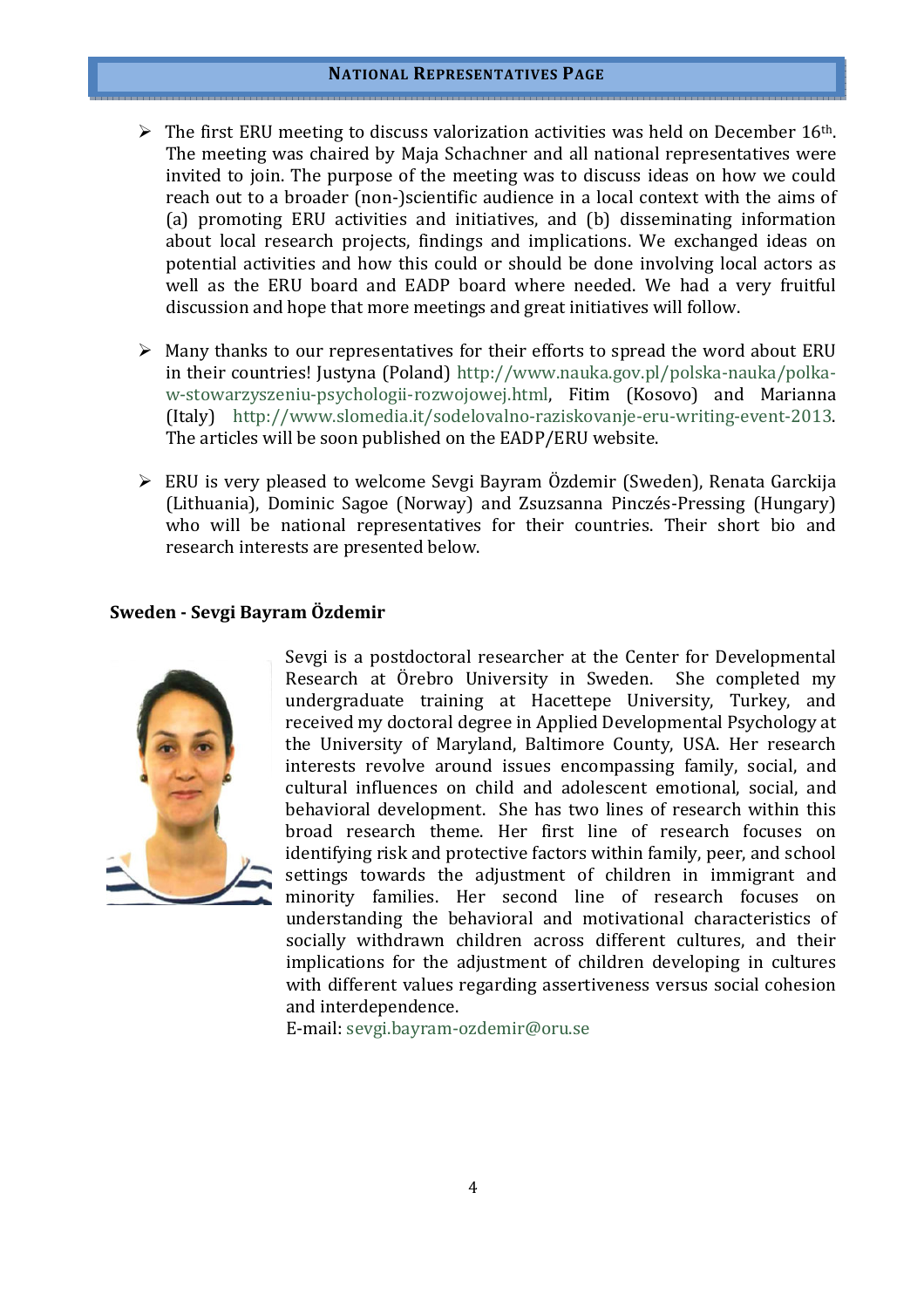## Lithuania - Renata Garckija

Renata has obtained MSc in Clinical psychology and currently is working as a junior researcher in the Positive Youth Development (POSIDEV) project in Mykolas Romeris University, Vilnius, Lithuania. Renata also works as a lecturer and her teaching courses are on professional ethics of psychologists and personality psychology at the same university. Besides responsibilities at the university Renata also works part time as a child psychologist in a clinic for allergic children. Research interests: pediatric psychology,



well-being of children and youth, children, youth and their parents. Email: renata\_gar@yahoo.co.uk

## Norway - Dominic Sagoe



Dominic is a PhD Research Fellow at the Department of Psychosocial Science, University of Bergen, Norway. He is also a member of the Addiction Research Group and the Bergen Group for Treatment Research. The focus of his PhD research is anabolic-androgenic steroid misuse. Concurrently, he is working on drug and behavioral addictions with specific focus on their epidemiology, etiology, and treatment outcomes.

Email: Dominic.Sagoe@psysp.uib.no

## Hungary - Zsuzsanna Pinczés-Pressing

Zsuzsanna Pinczés-Pressing graduated in 2010 at the University of Pécs (Hungary) as a psychologist and in 2014 as a human resource advisor. She has been affiliated with the Hungarian Academy of Sciences since 2010. Since 2011, she has been a PhD student at the Eötvös Loránd University, Doctoral School for Psychology (Budapest). She is conducting research in the field of competitive attitudes, coping with winning and losing and motivation structure of the gifted. She is also interested in competitive-cooperative education methods and in the global economic competition for the talented.



Email: zsuzsanna.pressing@yahoo.com